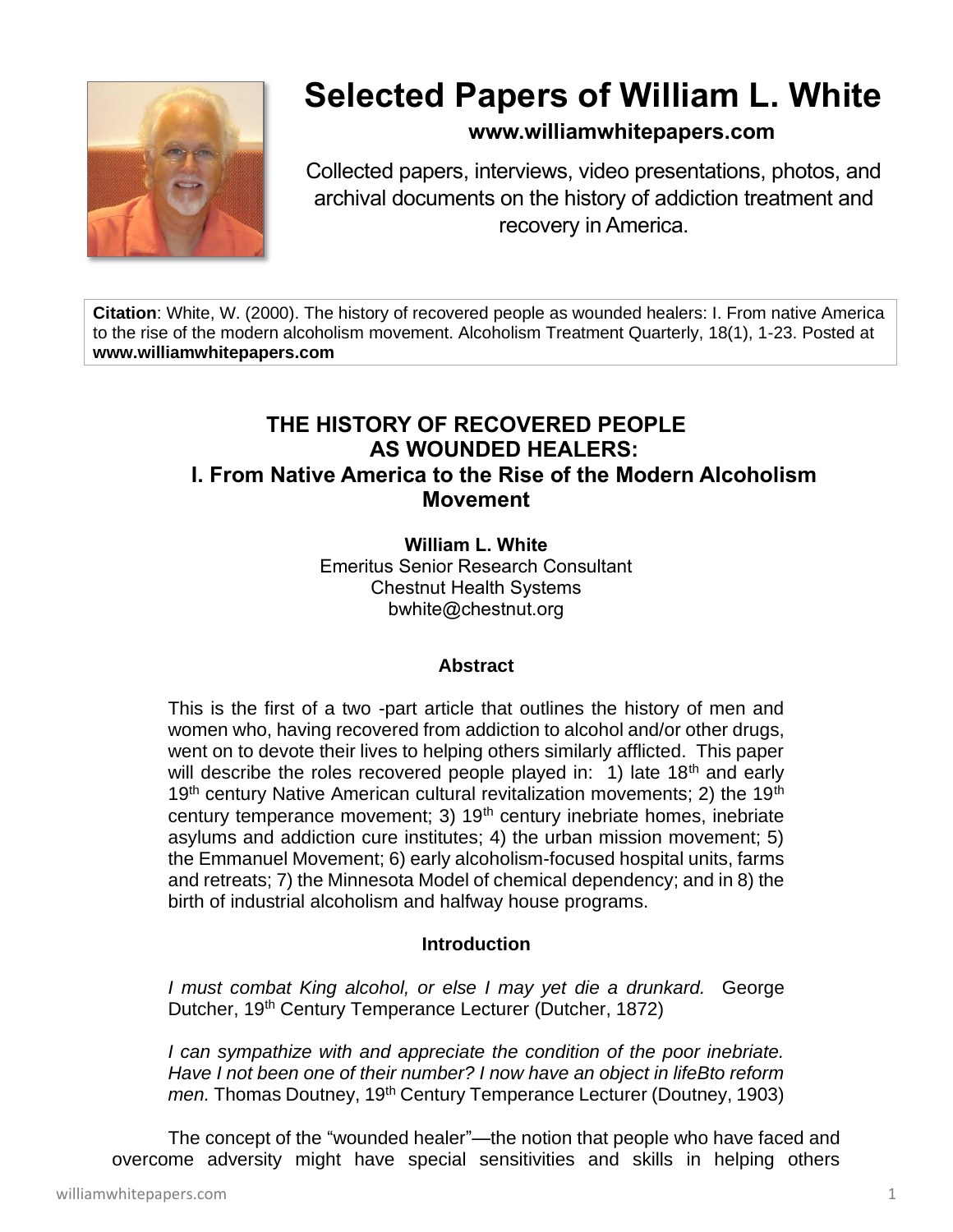experiencing the same adversity—has deep historical roots in religious and moral reformation movements and is the foundation of modern mutual aid movements (Nouwen, 1972). This article traces the American origins of a special type of wounded healer: men and women who, having transcended their own addiction to alcohol and/or other drugs, went on to devote their lives to helping the still suffering addict.

# **The Question of Language**

We must begin this exploration with a brief discussion of the rhetoric that has been used to designate those who once had, but no longer have, alcohol- and other drugrelated problems. Such terms include: *reclaimed, redeemed*, *reformed*, *reforming*, *arrested*, *dry* (drunkard), *cured*, *sobriate* (a sober inebriate), *recovered*, *recovering*, *ex*- (sot, drinker, drunkard, alcoholic, alcoholist, addict), and *former* or *post* (drinker, alcoholic, addict) (White, 1997). The debate over the most appropriate of such terms dates at least to Harrison's 1860 treatise on the Boston Washingtonian Home in which he makes a special point to refer to men in the Home as *reforming* rather than *reformed* (Harrison, 1860).

Most of the debate over these terms hinges on whether recovery is seen as an enduring process (the "*ing"* suffix) or a life event that can be mastered (the "*ex"* prefix and "*ed"* suffix). The former may have utility to the individual as a reminder that addiction recovery is a dynamic process that requires continued activity and vigilance, while the latter may be helpful in conveying to active alcoholics, their family members, and the public the very real potential for permanent recovery from addiction (Bissell, 1982; McInerny, 1973). The terms "recovering" and "recovered" may also be used to distinguish between those in early stages of recovery from addiction and those who have achieved stable recovery (Blume, 1977).

Both terms will be used in this study: *recovering* to indicate those in early periods of sobriety and *recovered* to indicate those who have achieved a measure of stable sobriety. This distinction is important in light of a history in which individuals with only a fragile hold on their own sobriety have been recruited to work as professional helpers (McGovern, 1992).

# **Historical Roots: Wounded Healers as Temperance Reformers**

The advent of recovering and recovered alcoholics in America devoting themselves to carrying a message of "experience, strength, and hope" to those still addicted to alcohol can be traced to the late 18<sup>th</sup> and early 19<sup>th</sup> centuries. This practice was born within two separate cultural contexts: 1) the rise of alcohol-related problems among Native American tribes, and 2) the rise in alcohol-related problems in post-Revolutionary War America. Within both contexts, there emerged a conscious process of addiction recovery and efforts by those in recovery to spread the hope for recovery to others still afflicted.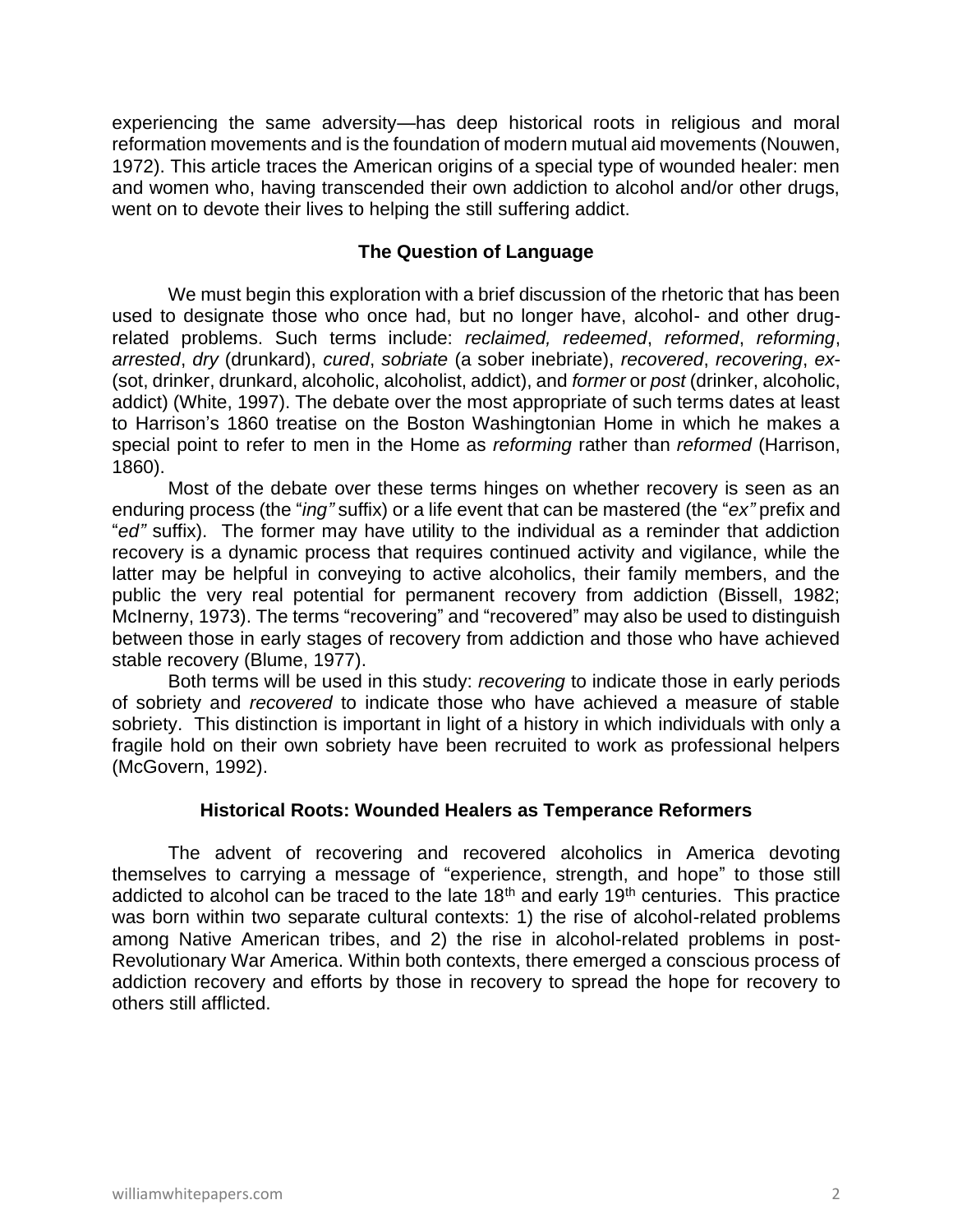#### **Native American Temperance Reformers**

*As long as I live, as long as the number of my days is, I will never use it* (alcohol) *again. I now stop*. Handsome Lake, 1800

The use of alcohol as a tool of economic, political and sexual exploitation of Native Peoples has been well-documented (Mancall, 1995; Unrau, 1996). Native American responses to increased alcohol-related problems included using Native healing practices to treat alcoholism, lobbying for a ban on the sale of alcohol, and organizing Native American Temperance societies. Tribal leaders, such as the Delaware Prophet and the Miami Chief Michikinikwa (Little Turtle), waged sustained campaigns against alcohol during the closing decades of the  $18<sup>th</sup>$  century. It was within this broader pattern of resistance to growing alcohol problems that Native Americans who had themselves experienced such problems launched abstinence-based cultural revitalization movements.

A number of recovered Native American leaders played prominent roles in helping stem alcohol-related problems within their tribes, and many went on to have significant intertribal influence on drinking problems. Samsom Occom, a Mohegan, wrote a widely distributed anti-alcohol pamphlet in 1772 entitled, "Mr. Occom's Address to His Indian Brethren," in which he graphically depicted the role alcohol was playing in the destruction of Native Peoples (Mancall, 1995). In 1800, a Seneca named Handsome Lake had a powerful vision experience that sparked his own recovery from alcoholism and his creation of a new nativist religion based on the practice of total abstinence. He spread his religion by establishing "circles" led by a "holder" who was responsible for teaching what came to be known as the "Code of Handsome Lake." These circles, which evolved into the Six Nations Temperance League, constitute one of the earliest geographically dispersed mutual support structures for alcoholism recovery in America (Cherrington, 1926).

Between 1805 and 1811, a Shawnee Indian named Tenskwatawa (originally Lalawethika, and widely known as "The Prophet") launched a highly effective spiritual revitalization movement. The Prophet assumed this role following a sustained death-like trance from which he awoke and told of his own death, resurrection and deliverance to carry a new religion to his people. Having been known as a notorious drunkard, he established complete rejection of the "White man's poison" and rejection of other trappings of European culture as a cardinal principle of his new religion. He preached that unrepentant drunkards would be forced in the hereafter to drink molten lead until fire poured from their mouths and nostrils. The Prophet's teachings were spread by the Indian political leader, Tecumseh, his brother, who had also been addicted to drink (Edmunds, 1983, 1984); Howard, 1981; Cherrington, 1926).

Another Native American messianic leader was the Kickapoo Prophet, Kenekuk, who in a drunken rage had killed his own uncle. Kenekuk, whose father had also suffered from alcoholism, launched an abstinence-based religious movement that had great influence between 1819 and 1831. This movement blended traditional Native customs and elements of Christianity and was founded on the belief that the very survival of Native Peoples was contingent upon their rejection of alcohol (Herring, 1998; Schultz, 1980).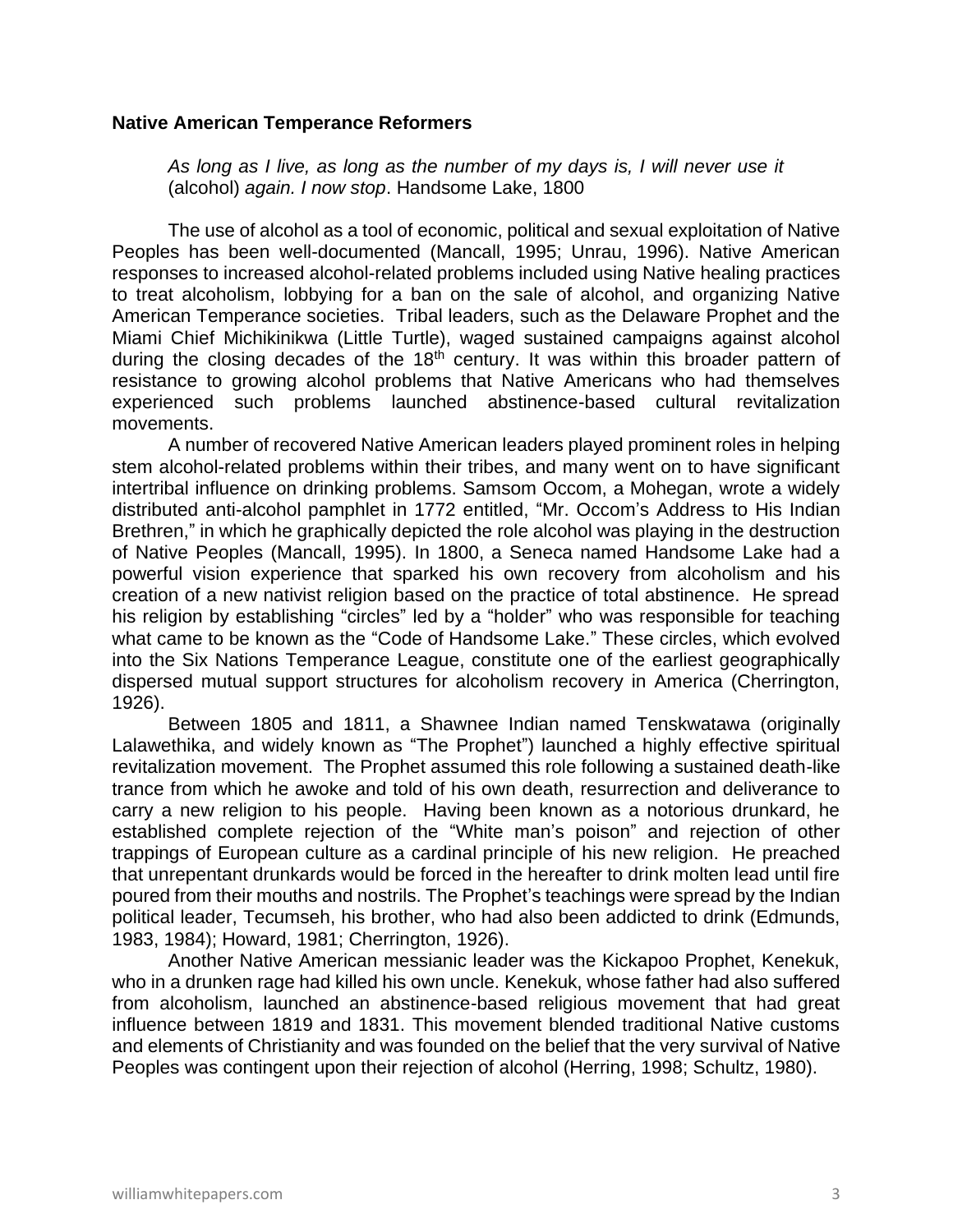William Apess was an Ojibway temperance reformer who regularly attacked alcohol in his writings and speeches. His 1829 book, *A Son of the Forest,* constitutes one of the first autobiographical accounts of alcoholism recovery in American literature. The 1847 autobiography of Kah-ge-ga-gah-bowh (George Copway), another Ojibway temperance reformer, detailed his own, and his father's, addiction to "the Devil's spittle" (alcohol) (Mancall, 1995; Cherrington, 1926).

These stories reflect a historically hidden picture of Native Americans recovering from alcoholism, and then using that recovery as a springboard to help other Native Peoples. Samsom Occom, Handsome Lake, Tenskwatawa, Kenekuk, William Apess, and Kah-ge-ga-gah-bowh all found a way to transcend their addiction to alcohol and turn their individual rebirth into broader movements of personal and cultural regeneration. Their individual stories share many common elements: debauchery, a spiritual crisis, vision experiences, a commitment to radical abstinence, a messianic desire to carry a message of hope to others, and the linkage of radical abstinence to a broader process of spiritual and cultural revitalization. The story of the first recovered alcoholics in America who sought to multiply their own recovery through the lives of others begins with these Native American figures. These traditions persist in the continuing history of addiction recovery within and across Native American tribes, from the Peyote Way through today's culturallynuanced approaches to addiction treatment and recovery (Abbott, 1998).

# **Alcoholics in the American Temperance Movement**

*They* [reformed men] *understand the whole nature of intemperance in all its different phases; they are acquainted with the monster in every shape which he assumes; they know the avenues to the drunkard's heart; they can sympathize with him; they can reason with him; they can convince him that it is not too late to reform..."* from the Mercantile Journal, May 27, 1841 (Hawkins, 1859)

Alcohol-related problems in America grew between 1790 and 1830 in tandem with rapidly rising alcohol consumption. An awakening cultural consciousness of those problems triggered what Harry Levine has christened the "discovery of addition" and a century of first temperance and then prohibition movements (Levine, 1978).

There were two branches of thought within the 19<sup>th</sup> century temperance movement. The first branch, gospel temperance, contended that alcoholics were not redeemable and that the best strategy for addressing America's alcohol problems was to let the existing drunkards die off while preventing new drunkards from being formed. Methods to achieve the latter included temperance education, promotion of the temperance pledge, and the legal prohibition of the sale of alcohol. The second branch, therapeutic temperance, sought to rescue the drunkard and to use his experience as a powerful tool to reach still larger numbers of those in need of reformation. The vacillating opinions and blurred lines between these two branches led to large numbers of alcoholics in various stages of recovery working as temperance missionaries and lecturers during the 19<sup>th</sup> century.

Recovering and recovered alcoholics worked as solo reformers carrying their message of hope through their writings and public speeches, or they worked within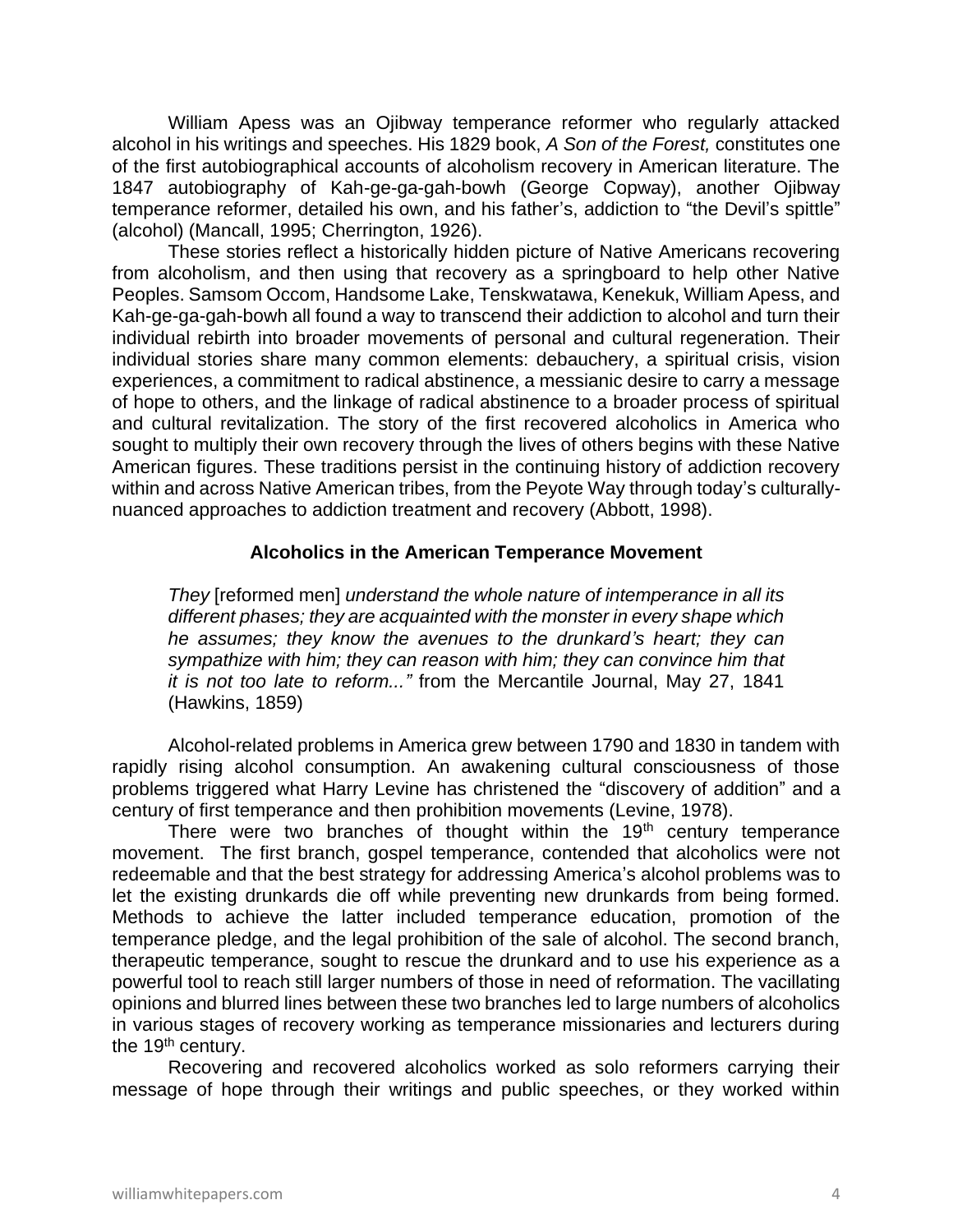organized temperance and mutual aid movements. As early as the 1830s, men like J.P. Coffin found sobriety within newly created temperance groups and then used the sharing of their own experiences from the lectern as a way to reach others in need of recovery (Steinsapir, 1983).

The Washingtonian Awakening of the early 1840s was the first time that larger numbers of working class alcoholics were drawn into leadership positions within a temperance organization. What these recovering men achieved was to shift the temperance format from one of debate, lectures and speeches to one of "experience sharing." They also recast the drunkard—historically an object of contempt and condemnation—as a person worthy of sympathy and support. The Washingtonian motto, "Let every man be present, and every man bring a man," embedded an evangelical service ethic within this new recovery movement. The Washingtonian Movement was based on premise that no previous temperance effort had gained access to the drunkard's mind and heart and that reformed men could "reach his sympathies, and bid him be a man" (A Member, 1842). Documents of the period suggest this new approach met with considerable success. An intoxicated George Haydock, who attended a Washingtonian meeting with the express purpose of making sport of the speakers, described his response to two Washingtonian speakers, J. F. Pollard and W.E. Wright:

*...telling the drunkard that he was indeed a man among men, instead of despising and denouncing him, appeared to me quite a new method of talking and seemed to suit my feelings exactly.* (Haydock, 1846)

The Washingtonian Movement generated specialists whose skills in organization and elocution evolved into professionalized roles. Men like John Hawkins and John Gough got sober in the Washingtonian movement and then spent the rest of their lives (1840-1858 and 1842-1886, respectively) working full time in the temperance cause. Hawkins, Gough and many less well-known recovered alcoholics organized local mutual aid societies, carried a message of unrelenting hope through their powerful speeches, maintained prolific correspondence with alcoholics and their families, and provided personal consultations—listening, encouraging, story sharing, and advice giving—to alcoholics and their families as they traveled around the country. Most temperance lecturers supported themselves on meager admission fees or collection plates. Others were provided set fees for their work—fees that while modest for most, eventually made men like Gough quite wealthy (Hawkins, 1859; Gough, 1870).

With the Washingtonian demise in the mid-1840s, many recovered alcoholics were drawn into newly forming fraternal temperance societies, some of which were organized exclusively for recovered alcoholics. Recovered alcoholics continued to reach out to the still-drinking alcoholic through service work within groups like the Sons of Temperance, the Independent Order of Good Templars, the Order of the Good Samaritans, and the Independent Order of Rechabites. The heyday of such groups spanned the years 1842- 1880.

During the mid-19<sup>th</sup> century, we also see the first sustained effort to carry a temperance message to Americans of African descent. The problem of drunkenness among Blacks, which had not been a significant problem during slavery, did increase as first free Blacks and then former slaves (during Reconstruction) gained heightened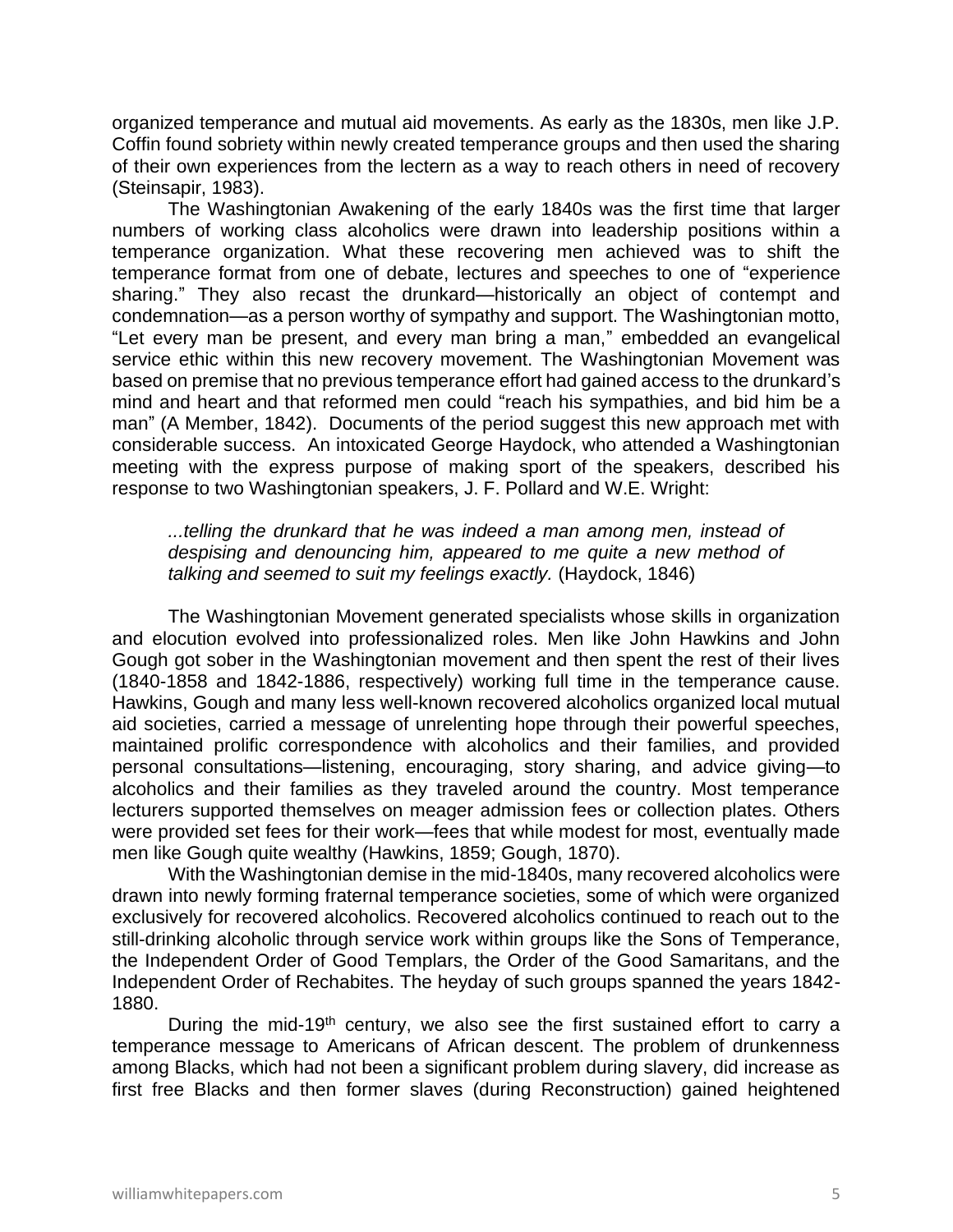access to alcohol (Franklin,1974). Black temperance groups underwent considerable growth after 1830. Some members of groups like the Colored American Temperance Society and the African Temperance Society used these groups for personal recovery or as a means to prevent the risk of addiction to alcohol (James and Johnson, 1996). There are reports as early as 1833 of Blacks addicted to alcohol achieving permanent sobriety within local temperance organizations (Sigorny & Smith, 1833).

Many of the famed Black abolitionists were also involved in the temperance cause. Whether Frederick Douglass should be included among the recovered individuals discussed in this article is open to historical debate. We do know that Douglass bitterly condemned the way in which slave masters used alcohol as a ritualized tool of degradation during slave holidays. We know that he disclosed a period of intemperance in his own life, and that he referred to himself as an "old soker." We know he took the pledge of abstinence in 1845. And we know that he was quite militant in his subsequent personal abstinence and his early support of the temperance cause (Douglass, 1855; Crowley, 1997). Douglass, like the Native American messianic leaders discussed earlier, placed alcohol abstinence within a framework of personal and cultural survival. By advocating abstinence within the historical framework of the drive to abolish slavery and the need to prepare Black people for full citizenship, he presaged modern Afrocentric models of addiction recovery (Williams, 1992).

A new sobriety-based support structure, the reform club, rose in the Northeast in the 1870s and then spread West and South across the United States. The first of such clubs was organized by J.K. Osgood in Gardiner, Maine in 1871 and was followed by Dr. Henry Reynolds' Red Ribbon Reform Clubs, and Francis Murphy's Blue Ribbon Reform Clubs. The reform clubs were mutual aid societies organized by and for alcoholics who met weekly to share experiences and support their mutual recovery.

Reynolds and Murphy went on to full time roles organizing reform clubs and served as mentors to such famed reform club organizers as Lafayette Hughes, Milo Ward, Ed Shiel, Jack Warburton, and Mason Long. Some, like Hughes and Ward, traveled as teams speaking, teaching the ribbon songs, organizing clubs, opening temperance coffee houses, procuring local clubhouses, organizing local ribbon newspapers, and scouring the streets of each new city for drunkards whom-they would feed, cloth, challenge, and encourage. Many a sober, ribbon-adorned drunkard owed their reclamation to such men and the reform clubs they left behind them. The reform clubs embraced the drunkard within an uplifting recovering community whose total efforts were aimed at helping its members achieve an uncompromising goal: *To live and die sober* (Ferris, 1878; Vandersloot, 1878; Hiatt, 1878). Also interesting in light of their modern counterparts were a small number of "moderation societies" founded in the 1870s. These societies brought problem drinkers together for mutual support in their efforts to maintain mutually agreed upon limits as a control on their drinking (Cherrington, 1926).

Involvement in temperance work was not always an assurance of sobriety. The relapse of those with minimal sobriety was not unusual. Even some of the most famous reformed men in the temperance movement, such as Gough, experienced relapse during their careers. Recovering alcoholics who used the temperance lectern as a medium of self-cure often relapsed due to over-exertion and exhaustion. Edward Uniac ignored his friends pleas that he take a rest on the grounds that, "I feel safer from my old enemy when I am fighting in the field of active work." Plagued with continuing relapses, Uniac died in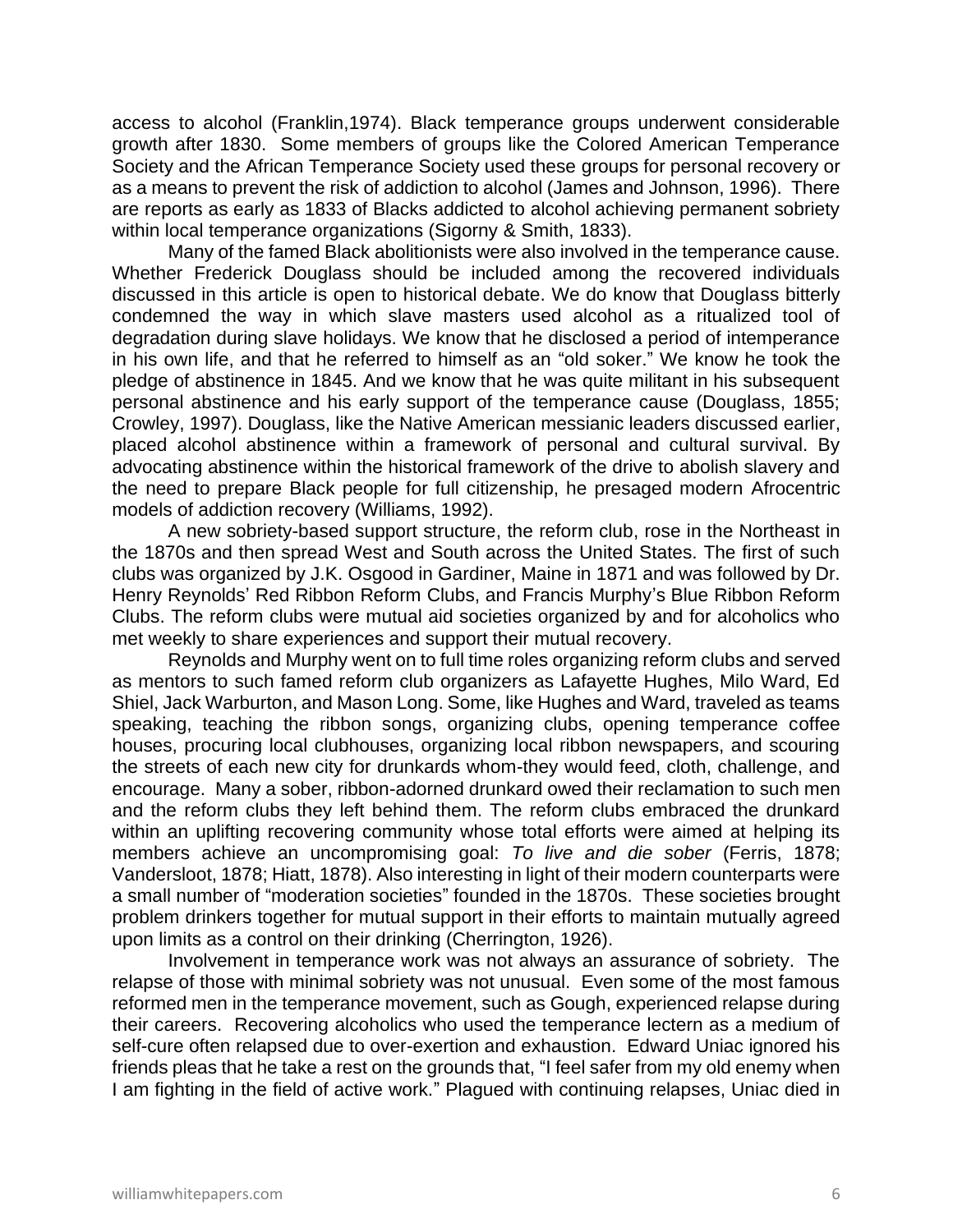1869 of an overdose of opium, bromides and whiskey while on a temperance lecture tour in Massachusetts (Berry, 1871, p. 137, 181). His was not an isolated case.

Thomas Doutney tried to engineer his own recovery in 1873 by taking to the temperance lecture circuit. He relapsed the day following his first speech, but then went on to a successful career within the temperance movement (Doutney, 1903). Claude Gunder and Luther Benson each shared their remarkable stories in autobiographies respectively entitled, *Saved by the Blood from a Drunkard's Hell* and *Fifteen Years in Hell*. Gunder's tale of his unrelenting and mostly unsuccessful efforts to get sober ends with his enrollment in a university to prepare himself for work as a temperance lecturer (Gunder, 1908). Benson's story of his drinking before, during, and after giving temperance lectures ends with a suicide attempt and his sequestration in a locked ward of the Indiana Asylum for the Insane (Benson, 1896).

# **Recovering and Recovered Alcoholics Employed by 19th Century Addiction Treatment Institutions**

*They* [drunkards] *fully understand each other's language, thoughts, feelings, sorrows, signs, grips, and passwords, therefore yield to the influence of their reformed brethren much sooner than to the theorists who speak in order that they may receive applause*. B D. Banks McKenzie, Founder of the Appleton Temporary Home (McKenzie, 1875)

The therapeutic temperance movement birthed America's first addiction treatment institutions as well as her first alcoholic mutual aid societies. This new multi-branched field of addiction treatment included medically-oriented inebriate asylums such as the New York State Inebriate Asylum, religiously oriented inebriate homes such as the Washingtonian Homes in Boston and Chicago, nationally franchised private addiction cure institutes such as the Keeley, Gatlin, and Neal Institutes, and proprietary home cures such as Opacura, Antidote, and the White Star Secret Liquor Cure. Efforts by the inebriate asylums and inebriate homes to professionalize this newly emerging field culminated in the founding of the American Association for the Cure of Inebriety in 1870 and the publication of the first issue of *The Journal of Inebriety* in December, 1876 (White, 1998).

It was perhaps inevitable that recovering and recovered alcoholics would move from their roles in the wider temperance movement to seek employment within these new addiction treatment institutions as physicians, managers and attendants. Physicians in addiction recovery were hired to work in some of these new treatment institutions, particularly within the private addiction cure institutes. By 1900, more than 100 recovering physicians had been hired by The Keeley Institutes (White, 1998). Recovering inebriates also held positions as the managers of some inebriate homes. Most notable in this category was the work of D. Banks McKenzie who in 1872 founded the Appleton Temporary Home in Boston (McKenzie, 1875). Recovering inebriates worked as personal attendants to patients and in non-service roles ranging from accounting to facility and grounds maintenance. The branch of the field that offered proprietary home cures for sale through the mail also included those who claimed they had been cured by a particular remedy and were now offering it to the public (White, 1998).

The use of "reformed men" as managers, physicians and attendants was not without its controversies. The debate over this issue in the closing decades of the 19<sup>th</sup> century was one of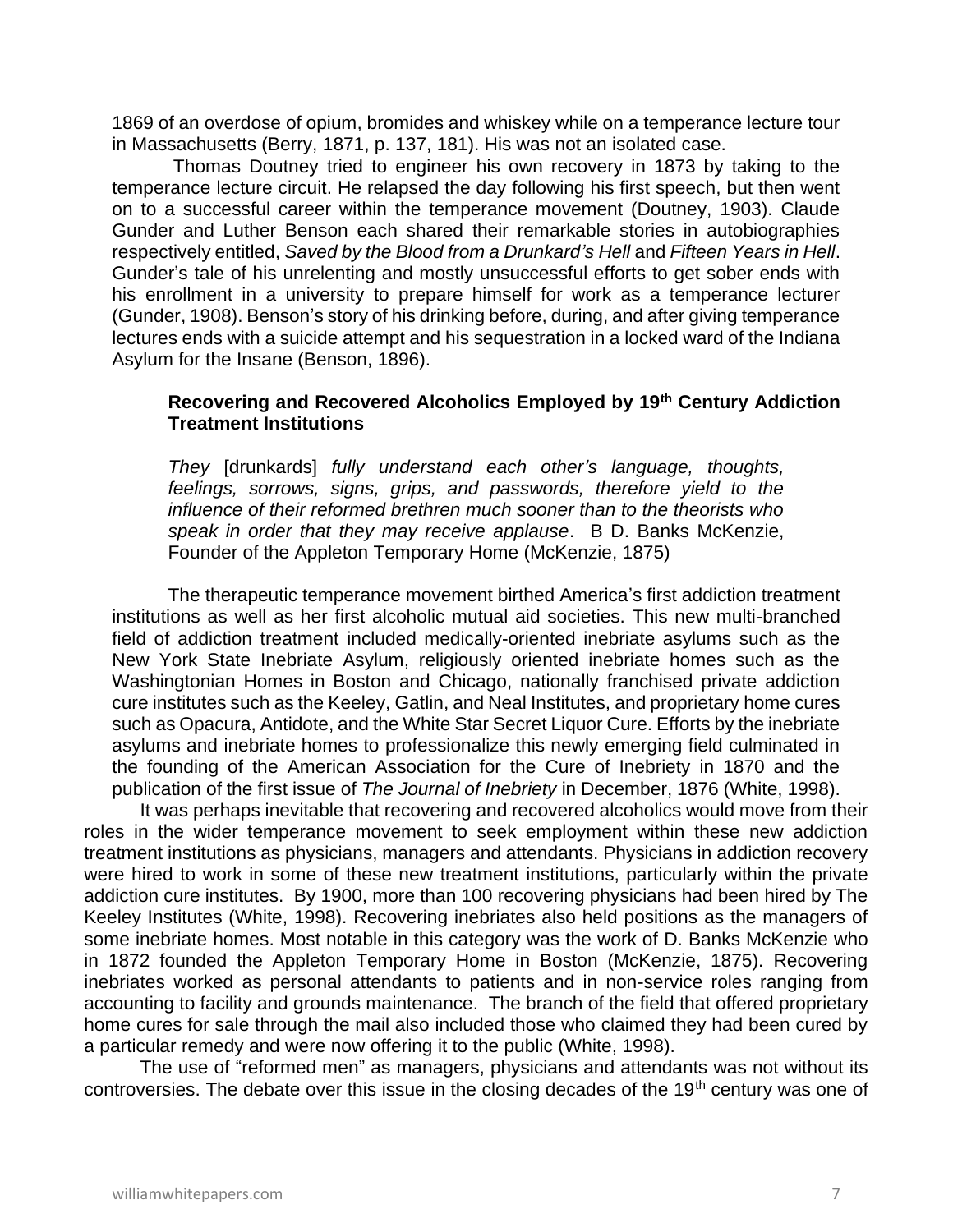the most contentious debates within the field. Few were more vociferous on this issue than Dr. T.D. Crothers, Editor, *Journal of Inebriety.* Crothers charged that personal experience of inebriety was not a credential for understanding inebriety and, in fact, precluded such understanding. Crothers claimed that physicians and others who entered into the direct care of inebriates following their own cure were "incompetent by reason of organic defects of the higher mentality" and that the direct care of inebriates rendered the recovering person vulnerable for relapse (Crothers, 1897, 1898, 1902).

Recent research on recovering physicians working in addiction medicine during the late  $19<sup>th</sup>$  and early 20<sup>th</sup> centuries does confirm isolated problems of relapse among these physicians (Warsh, 1988; White, 1998). The practice of hiring recovering physicians and managers declined in the late 19<sup>th</sup> century as the addiction treatment field itself fell into a period of professional and public criticism and decline became the butt of considerable criticism. But the practice of encouraging some of the more stable patients to stay on at a modest salary to serve as cooks, accountants, electricians, carpenters, and grounds keepers within inebriate institutions continued well into the  $20<sup>th</sup>$  century (Tracy, 1992).

#### **"Reformed" People in the Urban Mission Movement**

Religion has long been a framework for personal recovery from addiction in America. There were strong religious underpinnings to the temperance movement, and the scene of alcoholics testifying at 19th century religious revivals that God had taken away their appetite for alcohol was not uncommon. But something special within this history unfolded in 1872 when two recovered alcoholics, Jerry and Marie McAuley, opened the doors of the Water Street Mission in New York City. Jerry and Marie were not likely candidates to lead a religious movement. Both had suffered from alcoholism, Marie had worked as a prostitute, and Jerry had been in prison for highway robbery. The mission was the product of a vision that Jerry McAuley experienced shortly after his religious conversion.

*One Day I had a sort of trance or vision. I was singing at my work, and my mind became absorbed, and it seemed as if I was working for the Lord down in the Fourth Ward. I had a house, and people were coming in. There was a bath, and as they came in I washed and cleansed them outside, and the Lord cleansed them inside. They came at first by small numbers, then by hundreds, and afterwards by thousands.* (Offord, 1885, p. 37)

The Water Street Mission founded by Jerry and Marie McAuley was the first of America's urban rescue missions that catered their services specifically to alcoholics. Many would follow, and the Salvation Army would, beginning in 1880, make special contributions within this new field of religious rescue work. The urban missions offered the alcoholic food, clothing, shelter, and an opportunity for religious conversion. In their view, recovery from alcoholism was not the primary goal but a secondary consequence of the process of religious rebirth. That message of hope was delivered within the missions by men like McAuley and Samuel Hadley who had themselves recovered from alcoholism through religious experience.

The Water Street Mission sparked the growth of religiously oriented institutions that truly welcomed alcoholics. The urban missions were organized by charismatic figures who, following their own rebirth, experienced a vision of carrying a message of deliverance to other alcoholics. This reformation of self then turned to the reformation of others created an unending chain of service workers in this new American institution. As people got sober within the mission, they were recruited into evangelical roles within expanding mission programs. Many of the later religiously-based alcoholic mutual aid societies, from the United Order of Ex-Boozers (1914) to Alcoholics Victorious (1948), were birthed within the urban rescue mission (Bonner, 1967).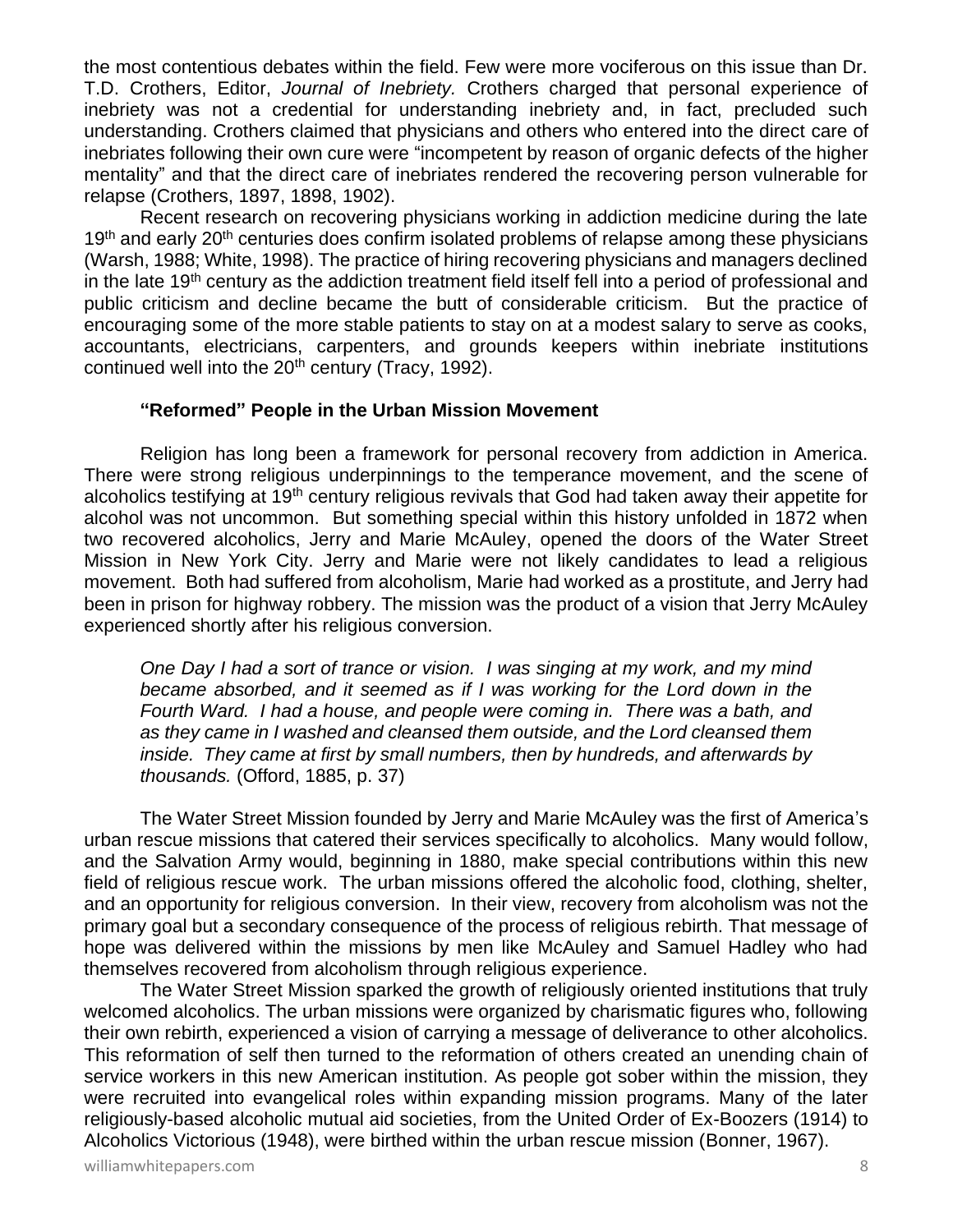The Rescue Mission is the precursor to modern religiously-based treatment programs that continue to utilize a staff made up largely of recovered alcoholics and addicts. Pursuing religious service as avocation or vocation after one's own recovery from addiction has deep roots in America and constitutes a separate path from those recovered alcoholics who have carried out such service work within addiction treatment institutions.

#### **The Lay Therapy Movement**

*A little knowledge is not a dangerous thing if it is known to be little*. Dwight Anderson, on the importance of lay therapists knowing their limitations (Anderson, 1944, p. 264).

In 1906, the Emmanuel Church in Boston opened a clinic that for the following 23 years combined medicine, religion and psychology in the treatment of a wide spectrum of disorders. The Clinic developed a specialized treatment for alcoholism that involved medical assessment, psychological counseling, participation in a mutual support group (the Jacoby Club), and involvement in acts of service to other alcoholics. There are many elements within the Clinic's operation that left an enduring legacy on the treatment of alcoholism: the combination of individual therapy and educational classes, the use of mentors ("friendly visitors") that were in recovery from alcoholism, social activities, and social work services. The Clinic's founders viewed recovery from alcoholism as a process involving the alleviation of guilt (confession), the acquisition of religious faith, and the active management of emotions and thought through relaxation, suggestion (hypnosis), prayer, and daily self-talk. Most significant for our current exploration, the bulk of the counseling services provided by this Clinic were delivered by "lay therapists" who were former patients in recovery from alcoholism (McCarthy, 1984).

The story of lay therapy within the Emmanuel Clinic begins in 1911 when Courtenay Baylor sought help from the Clinic for his own problems with alcohol. Two years later, Baylor was hired at the clinic as perhaps America's first paid lay psychotherapist specializing in alcoholism. His understanding of alcoholism and the techniques he developed to treat it were set forth in his 1919 text, *Remaking A Man.* In 1922, Richard Peabody came to the Emmanuel Clinic seeking help for alcoholism and was treated by Baylor. Peabody went on to become a prominent lay therapist and wrote one of the most influential 20<sup>th</sup> century texts on alcoholism, *The Common Sense of Drinking* (1931). What Peabody provided was a remarkably detailed and prescriptive approach to the process of alcoholism counseling and alcoholism recovery. The techniques used by the lay therapists of the 1930s and 1940s were impressive even by today's standards. Lay therapy in the Peabody tradition included such elements as confirmation of resolution for permanent abstinence, medical detoxification where required, contracting mutual cooperation and mutual confidentiality, therapist self-disclosure, story elicitation, bibliotherapy, teaching interventions, construction of a daily schedule, prescriptions regarding daily habits (eating, sleep, exercise), formal relaxation techniques, hypnosis and suggestion, and programmed self-talk (Peabody, 1931; Anderson, 1944; Bishop 1945).

William Wister, Wilson McKay, Samuel Crocker, James Bellamy, and Francis Chambers all were treated by Peabody and went on to pursue careers as lay therapists (McCarthy, 1984). Most of the lay therapists operated private counseling practices in which clients (in the 1930s and 1940s) paid fees that ranged from \$10 to \$20 per session. Francis Chambers has a special role within this history in that he was the first lay therapist to work not in private practice but within a hospital-based multidisciplinary team. Chambers' clinical collaboration and written work with the psychiatrist Dr. Edward Strecker added considerably to the reputation of lay therapists in the treatment of alcoholism (Strecker and Chambers, 1938). Chamber's decision to work within a broader multidisciplinary team takes on added significance in light of charges that came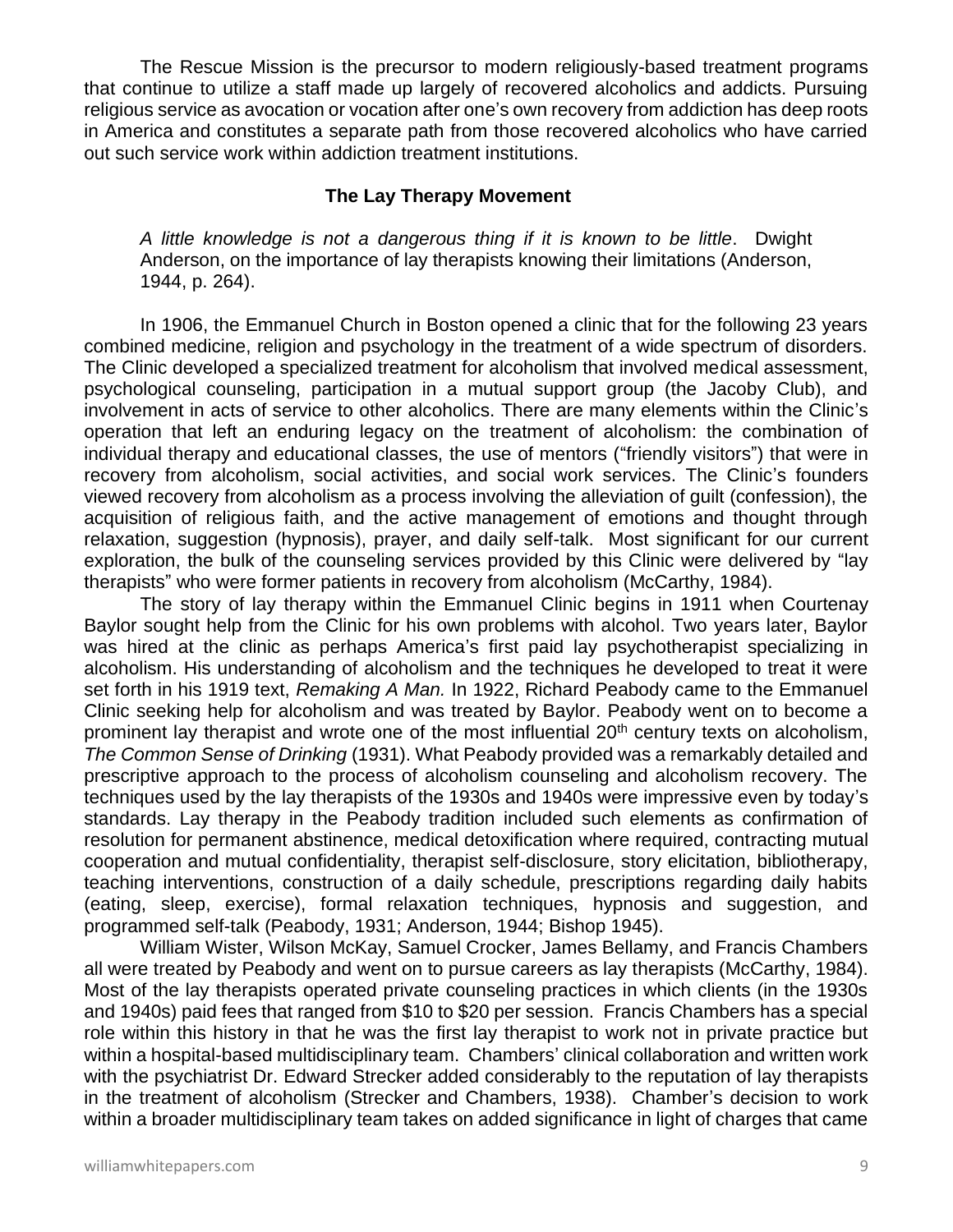from the psychiatric community that lay therapists were practicing medicine (psychotherapy) without a license.

Some recovered alcoholics practiced lay therapy as a part of their own self-cure. They pursued the work quite aggressively—some seeking out candidates for recovery in local bars as an avocation, with all gratuities donated to local alcoholism councils (Parkhurst, 1941; Bishop, 1945). The lay therapists of the mid-20th century did not have access to their own sobriety based support structures (most did not affiliate with A.A. when A.A. meetings became available) and, with the exception of Chambers, did not have access to regular clinical supervision. It seems that these men used the work itself as a vehicle for their own continued sobriety. But this method was not always a successful one. Several prominent lay therapists experienced relapses after they had entered the lay therapy field, and some left the field believing that the work was detrimental to their continued sobriety (McCarthy, 1984). But lay therapy remained popular into the 1940s. The biography of William Wister notes that fourteen recovered alcoholics visited him in the summer of 1941 seeking his advice and support for their entry into the field of lay therapy (Bishop, 1945).

The Emmanuel Clinic initiated a lay therapy tradition that exerted a profound influence on the future of alcoholism treatment. While recovering and recovered people had worked earlier within American addiction treatment institutions, they had done so in their roles as physicians, managers or attendants. The Emmanuel Clinic marks the beginning of people in alcoholism recovery who specialized in providing psychotherapy for the treatment of alcoholism. While there are earlier elements of alcoholism counseling, it is in the lay therapists of the Emmanuel Clinic that the multiple functions of alcoholism counseling came together within a clearly defined counseling role. Before Baylor and Peabody, the role of the recovered helper had primarily involved the elements of self-disclosure, story elicitation, encouragement and advice-giving. What Baylor and Peabody provided was a structure and a fully developed body of clinical technique for counseling the alcoholic.

# **Alcoholics Anonymous, Early A.A.-Treatment Linkages, and the Modern Alcoholism Movement**

The founding of Alcoholics Anonymous (A.A.) in 1935 marked a turning point in the history of alcoholism and its treatment in America. A.A. provided a fully developed, geographically dispersed, long-term sobriety-based support structure to sustain the sobriety that could be initiated within the context of professionally-directed alcoholism treatment. To enhance the linkage and transition between primary treatment and A.A., treatment institutions began incorporating A.A. concepts and literature into their treatment protocol and eventually began to hire A.A. members as counselors.

The mutually ambivalent relationship between an evolving A.A. and fledgling alcoholism treatment institutions created a zone of ambiguity in which it was difficult to define and delineate A.A. and alcoholism treatment and the roles of A.A. members and alcoholism counselors. There are three key milestones that shaped the relationship between A.A. and alcoholism treatment institutions and established the structure within which A.A. members worked within alcoholism treatment institutions. The first milestone was Bill Wilson's decision in 1936, under pressure from A.A. members, to decline an offer to work as a lay therapist at the Charles B. Towns Hospital and pull A.A. within the umbrella of the hospital. By rejecting Charles Towns' proposal, A.A. avoided being simultaneously professionalized and commercialized (Alcoholics Anonymous, 1957).

The second milestone was the decision by A.A. not to directly own or manage hospitals, retreats, or farms whose purpose was the treatment of alcoholism. What emerged was a position that prohibited A.A. ownership or affiliation with treatment institutions, while allowing cooperation with such institutions by local A.A. groups or individual A.A. members. This allowed A.A. to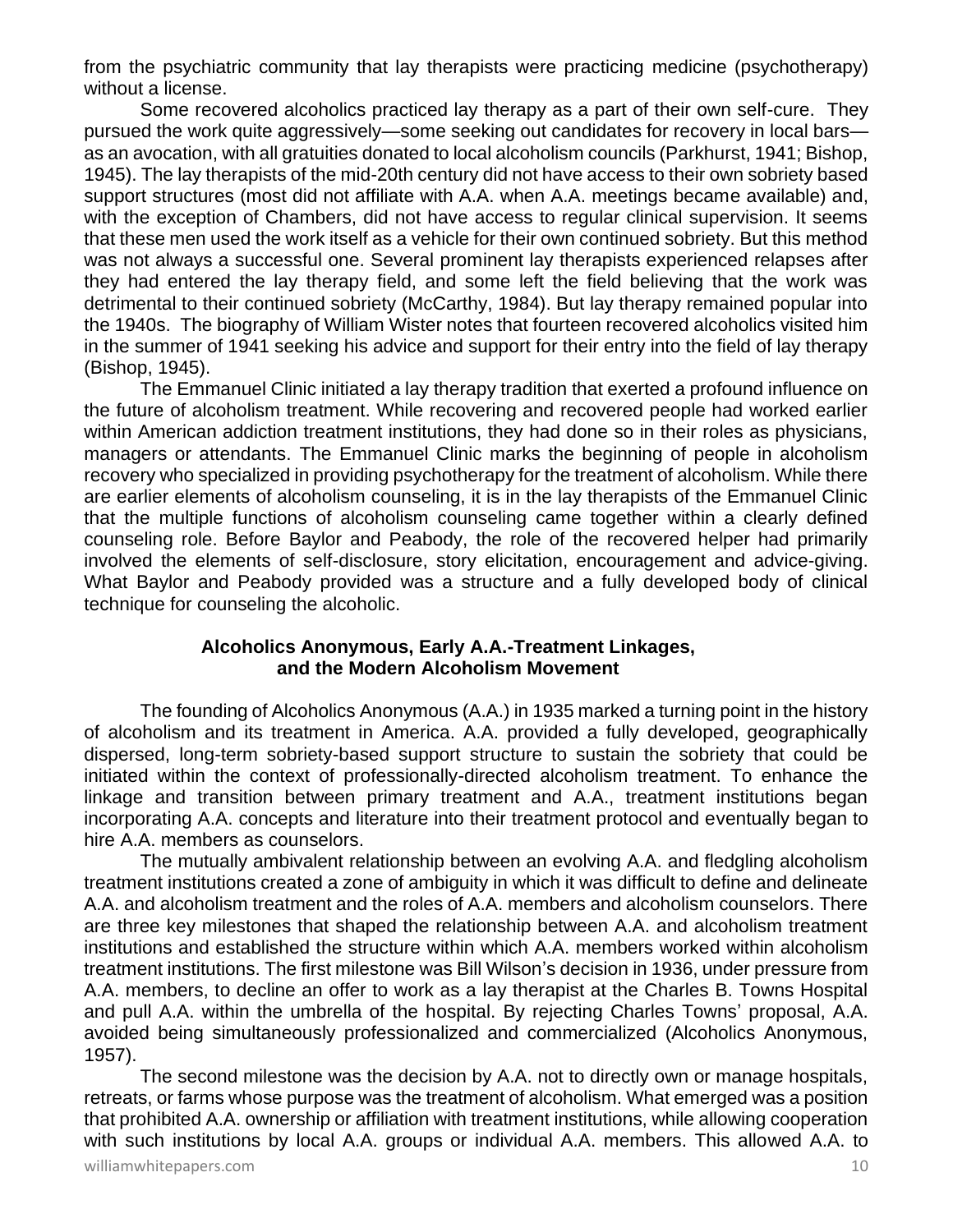maintain a separate identity from the treatment institution with which it interacted. These positions were worked out through A.A.'s earliest experience with hospitals, private sanitaria, alcoholic "retreats" and "farms", psychiatric hospitals, and prisons. These first two milestones tempered A.A.'s, or more precisely Bill Wilson's, vision of carrying the A.A. program to the far corners of the globe through a network of A.A. missionaries and A.A. hospitals (Alcoholics Anonymous, 1981).

The third milestone was A.A.'s definition of the circumstances within which its members could work in paid roles in alcoholism treatment. This came in response to A.A. memberentrepreneurs founding facilities for the care of alcoholics and from A.A. members being recruited for employment in such facilities. There were many A.A. members who served as volunteers, aides and nurses on newly formed alcoholism units in Akron, Cleveland, New York City, and Philadelphia. Teddy R., a nurse recovering in A.A., describes her motivation for such work.

*After a month of daily increasing happiness, I was struck with an overwhelming sense of gratitude....I felt I must do something in return. When I learned about the A.A. ward at Knickerbocker [hospital] I knew what that something would have to be....I can't convey how much it means to see the transformation in people....To know that I had some small part in this rebirth is a blessing far beyond what I deserve.* (Anonymous, 1989)

Teddy R. went on to a long career working alongside Dr. William Silkworth treating thousands of alcoholics (White, 1998).

Controversies regarding whether A.A. members could work in paid roles in alcoholism treatment institutions were handled first on a case-by-case basis via consultation with Bill Wilson in New York and later were clarified within the framework of A.A.'s Twelve Traditions and specific guidelines issues by A.A. for members who worked within alcoholism treatment programs. The consultations, Traditions and guidelines focused on separating A.A. and its name from alcoholism treatment enterprises and distinguishing the Twelfth Step work performed as an A.A. member from the care that an A.A. member might provide someone as their nurse, social worker, or counselor. Bill Wilson explained this position in a June 2, 1959 letter to an A.A. member:

*...Therefore the general principle seems to be this: so long as no general appearance of endorsement or alliance is created, there is no reason why an A.A. service person cannot participate in the general field of alcoholism. In short, I do not think there is any traditional reason why he could not do this. But practically speaking, in some circumstances, this may still be undesirable. If, in practical effect, the dual role does actually produce a lot of hostility and friction, then the usefulness of the individual in both roles is compromised. But these are questions of fact and degree—not of principle. This is a matter for estimate by the individual himself and by the groups that surround him....* (From General Service Office of Alcoholics Anonymous Archives)

What grew out of discussions of the role ambiguity and role conflict that could result from A.A. membership and alcoholism counseling was the need for A.A. members working in the alcoholism field to clearly delineate and articulate to their clients and their professional peers when they were speaking/acting as an A.A. member and when they were speaking/acting in their professional capacity. These guidelines paved the way for large numbers of A.A. members to pursue volunteer and paid roles within a growing network of alcoholism treatment programs (A.A. Guidelines).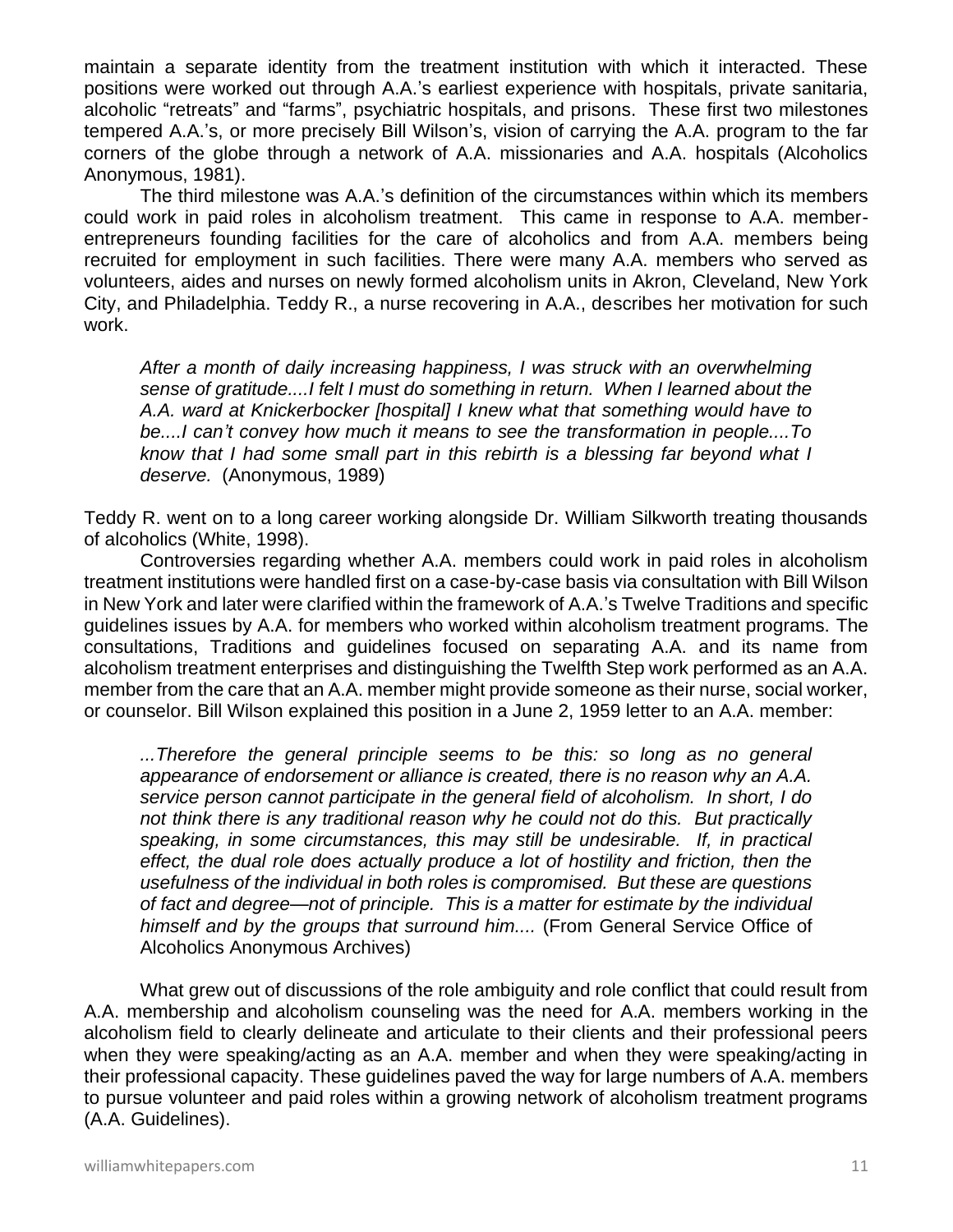While A.A. members began to extend their A.A. service work into the more formalized role of alcoholism counseling, a broader movement was underway that dramatically increased the availability of alcoholism treatment in America. Often referred to collectively as the "Modern Alcoholism Movement," organizations such as the Research Council on Problems of Alcohol (1937), the Yale Center of Alcohol Studies (1943), and the National Committee for Education on Alcoholism (NCEA) (1944), worked in tandem in the 1940s to change America's understanding of alcoholism and its response to the alcoholic. The creation of a national network of alcoholism treatment programs in the 1960s and 1970s marked the culmination of this Movement's enduring efforts.

In keeping with the theme of this paper, it is important to note that recovered alcoholics played crucial roles in this Movement. Dwight Anderson outlined the basic elements of the campaign to destigmatize alcoholism (Anderson, 1942). Marty Manns sustained leadership of NCEA and her relentless travels throughout the United States place her among the most important public health reformers of the 20<sup>th</sup> century. (After helping create alcoholism treatment centers all over the country, she actually worked as an alcoholism counselor late in her life.) Ray McCarthy helped pioneer the Yale model of outpatient alcoholism clinics, the role of alcoholism counselor, and many counseling techniques used within those clinics. It was within the Yale clinics that staff in recovery from alcoholism were first referred to as "counselors" rather than "lay therapists" (Mann, 1973). And the philanthropy and leadership of R. Brinkley Smithers provided crucial support to this movement in the years preceding significant government support for alcoholism treatment.

An important milestone in the evolution of the modern alcoholism movement was the creation of a replicable model of alcoholism treatment and the creation of a replicable alcoholism counselor role. For that milestone, we must visit the State of Minnesota.

# **The Recovered Alcoholic within the "Minnesota Model"**

A.A. membership grew in Minnesota during the 1940s, as it did in many states. That growth provided a medium for the emergence of a new approach to the treatment of alcoholism that came to be known as the Minnesota Model of Chemical Dependency Treatment. his model was the product of a synergy of innovations within and between three institutions: Pioneer House (1948), Hazelden (1949), and Willmar State Hospital (1950). What emerged was the treatment of alcoholism as a primary disorder, the integration of A.A. concepts and practices within the treatment milieu, the utilization of a multidisciplinary team, the inclusion of recovered alcoholics as volunteers and full time paid staff within that team. While the Minnesota Model would go on to wide replication throughout the United States and beyond, the Model marked a unique milestone in the history of recovered alcoholics working within treatment settings (Spicer, 1993).

While the names of Dr. Nelson Bradley, Dan Anderson, Jean Rossi, Rev. John Keller, and Rev. Gordon Grimm are justifiably linked to the birth of the Minnesota Model, recovered alcoholics such as Pat C., Lynn C., Otto Z., Lon J., Fred E., Mel B. and numerous others helped define this new model and this new alcoholism counseling specialty that was at its core (Richeson, 1978). In 1954, the State of Minnesota formalized this new role by creating a civil service classification entitled, "Counselor on Alcoholism." What is of note in this 1954 decision was not just the title, but that Minnesota had evolved a model that: 1) set minimal standards for this role (a high school education and two years of sobriety), 2) prepared and credentialed the recovered alcoholic to work in the treatment field, 3) paid this person on par with a starting social worker, 4) placed the recovered alcoholic as a legitimate member of a multidisciplinary team, and 5) clarified the boundaries between the recovered alcoholic's status and responsibilities as an A.A. member and as a paid counselor (White, 1998, p 204). The 1954 action drew laughter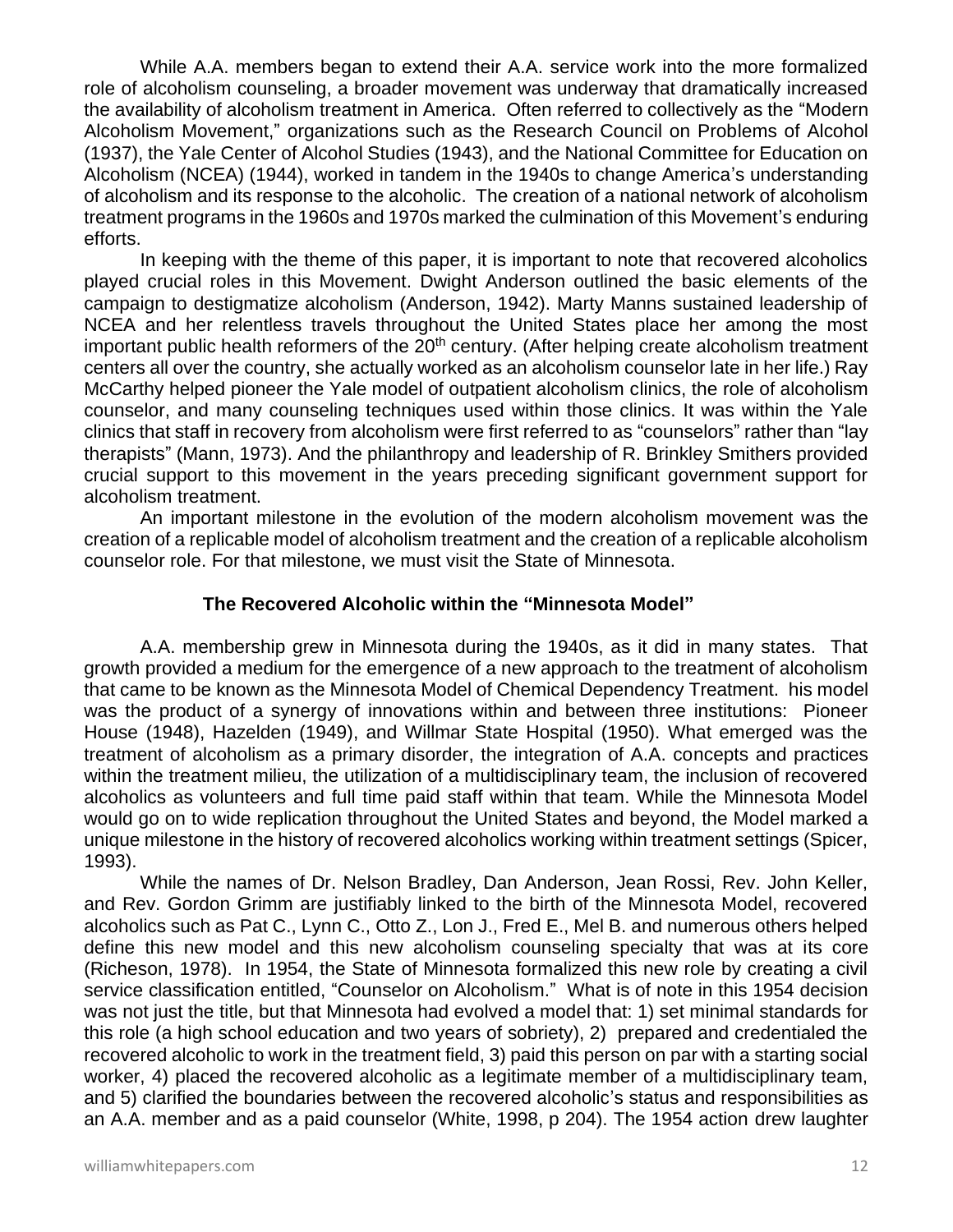from some, outrage from others, and skepticism from many, but it was the beginning of the modern professionalization of alcoholism counseling.

# **The Wounded Healer in the Workplace**

The 1940s and 1950s saw a surge in the roles recovered alcoholics were filling in a reemerging alcoholism treatment field. In addition to serving in the previously discussed roles of lay therapist, retreat manager, and the newly christened role of counselor on alcoholism, recovered alcoholics were working in more varied settings and extending the reach of their professional service activities. Recovered alcoholics began working in psychiatric hospitals that had created "patient-counselor" positions through which selected alcoholics could move from the status of patient to staff member on an alcoholism ward. But these experiments paled compared to what was occurring in the workplace.

A.A. members in the workplace began suggesting to their companies that there were ways to effectively intervene with alcohol-impaired employees. These informal helping roles evolved into formal occupational alcoholism programs as recovered alcoholics like David M., Warren T., and Earl S. assumed full time positions in the early 1940s counseling alcoholics at Remington Arms, DuPont, Kaiser Shipyards, and North American Aviation. If there was a single person most responsible for selling occupational alcoholism programs during the 1940s and 1950s, it would undoubtedly be Lefty Henderson. Henderson, working first with NCEA and then with Yale, used his own recovery story and his remarkable communication skills to convince business leaders across the country that the alcoholic employee could be identified, rehabilitated, and restored to full productivity. The model of intervention advocated by Henderson involved the designation of a coordinator, generally a recovered alcoholic already working within the company, to create a company policy on alcoholism, orient supervisors and employees, and link impaired employees to alcoholism treatment and recovery resources (Henderson and Bacon, 1953).

As more alcoholics entered recovery without economic or family support, there emerged a need for a place where such men and women could live in a supportive environment until they could get back on their feet physically, emotionally and financially. This need birthed a new institution, the halfway house, whose managers and staff were overwhelmingly drawn from those in personal recovery from alcoholism (Cahn, 1969; Barrows, 1979). The alcoholism halfway house movement of the 1950s was in many ways a formalization and extension of support that had been provided by A.A.'s co-founders, many A.A. sponsors, and by early A.A. clubhouses.

#### **Preview**

In the second half of this article, we will explore the roles recovered alcoholics and exaddicts played within the rise and evolution of modern addiction treatment institutions. The article will conclude with a discussion of how the roles of recovered people as wounded healers have changed over the past 200 years.

# **REFERENCES**

- A Member of the Society. (1842). *The Foundation, Progress and Principles of the Washingtonian Temperance Society of Baltimore, and the Influence it has had on the Temperance Movements in the United States*. Baltimore: John D. Toy.
- *A.A. Guidelines for A.A. Members Employed in the Alcoholism Field.* (ND). New York: General Service Office, Alcoholics Anonymous.
- Abott, P. (1998). Traditional and Western Healing Practices for Alcoholism in American Indians and Alaska Natives. *Substance Use & Misuse* 33(13):2605-2646.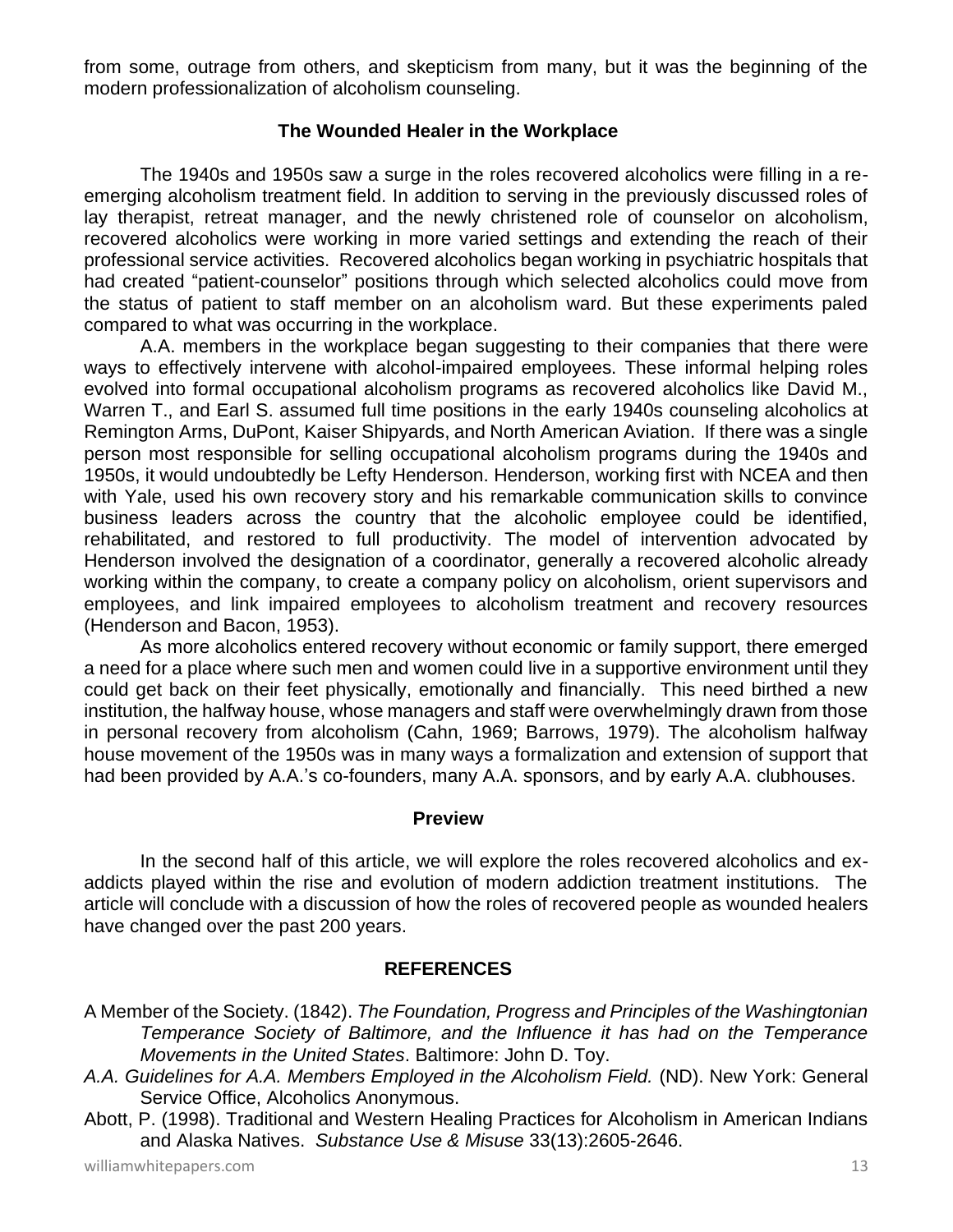- Alcoholics Anonymous. (1957). *Alcoholics Anonymous Comes of Age: A Brief History of A.A.* NY: Alcoholics Anonymous World Services, Inc.
- Alcoholics Anonymous, 1981) *Twelve Steps and Twelve Traditions.* (1981). NY: Alcoholics Anonymous World Service, Inc.
- Anderson, D. (1942). Alcohol and Public Opinion. *Quarterly Journal of Studies on Alcohol*, 3(3):376-392.
- Anderson, D. (1944). The Place of the Lay Therapist in the Treatment of Alcoholics. *Quarterly Journal of Studies on Alcohol*, (September), pp. 257-266.
- Anderson, D. (1950). *The Other Side of the Bottle*. New York: A. A. Wyn.
- Anonymous (1952). I'm a Nurse in an Alcoholic Ward. *Saturday Evening Post*. October 18, pp. 40-41, 111-116.
- Baylor, C. (1919). *Remaking a Man.* NY: Moffat, Yard & Company.
- Benson, L. (1896). *Fifteen Years in Hell: An Autobiography*. Indianapolis: Douglas & Carlon.
- Berry, J. (1871). *UNIAC: His Life, Struggle, and Fall*. Boston, MA: Alfred Mudge & Son.
- Bishop, J. (1945). *The Glass Crutch: The Biographical Novel of William Wynne Wister.* NY: Doubleday, Doran & Co., Inc.
- Bissell, L. (1982). Recovered Alcoholic Counselors. In: Pattison, E. and Kaufman, E. Eds., *Encyclopedic Handbook of Alcoholism.* New York: Gardner Press, pp. 810-817.
- Blume, S. (1977). Role of the Recovered Alcoholic in the Treatment of Alcoholism. In: Kissin, B. and Beglieter, H. Eds. *The Biology of Alcoholism, Vol. 5, Treatment and Rehabilitation of the Chronic Alcoholic.* New York: Plenum Press, pp. 545-565.
- Bonner, A. (1967). *Jerry McAuley and His Mission.* Neptune, NJ: Loizeaux Brothers.
- Chambers, F. (1937). A Psychological Approach in Certain Cases of Alcoholism. *Mental Hygiene,* 21:67.
- Chambers, F. (1968). *The Drinker's Addiction: Its Nature and Practical Treatment*. Springfield, IL: Charles C. Thomas.
- Cherrington, E. (1925-1930). Ed. *Standard Encyclopedia of the Alcohol Problem.* (Six Volumes). Westerville, Ohio, American Issue Publishing Company.
- Crothers, T.D. (1897). Reformed Men as Asylum Managers. *Quarterly Journal of Inebriety* 19:79- 81.
- Crothers, T.D. (1898). Editorial: Study of Inebriety. *Journal of Inebriety*. 20(1): 111-113.
- Crothers, T.D. (1902). *Morphinism and Narcomanias from other Drugs.* Philadelphia: W.B. Saunders & Company.
- Crowley, J. (1997). Slaves to the Bottle: Gough's Autobiography and Douglass's Narrative. In: Reynolds, D. and Rosenthal, D. *The Serpent in the Cup: Temperance in American Literature*. Amherst: University of Massachusetts Press.
- Douglass, F. (1855). *My Bondage and My Freedom*. NY: Miller, Orton, & Mulligan.
- Doutney, T. (1903). *Thomas Doutney: His Life Struggle and Triumph*. Battle Creek, MI: The Gage Printing Company, Limited.
- Dutcher, G. (1872). *Disenthralled: A Story of My Life.* Hartford, Connecticut: Columbian Book Company.
- Edmunds, D. (1983). *The Shawnee Prophet*. Lincoln: University of Nebraska Press.
- Edmunds, D. (1984). *Tecumseh and the Quest for Indian Leadership*. Boston: Little, Brown and Company.
- Ferris, G. (1878). *The Life and Work of Francis Murphy and Dr. Henry A. Reynolds.* NY: Henry S. Goodspeed & Company.
- Franklin, J. (1974). *From Slavery to Freedom.* NY: Knopf.
- Gough, J. (1870). *Autobiography and Personal Recollections of John B. Gough.* Springfield, MA: Bill, Nichols & Company.
- Gunder, C. (1907). *Life of Clause A. Gunder; Saved by the Blood from a Drunkard's Hell*. Marion, IN.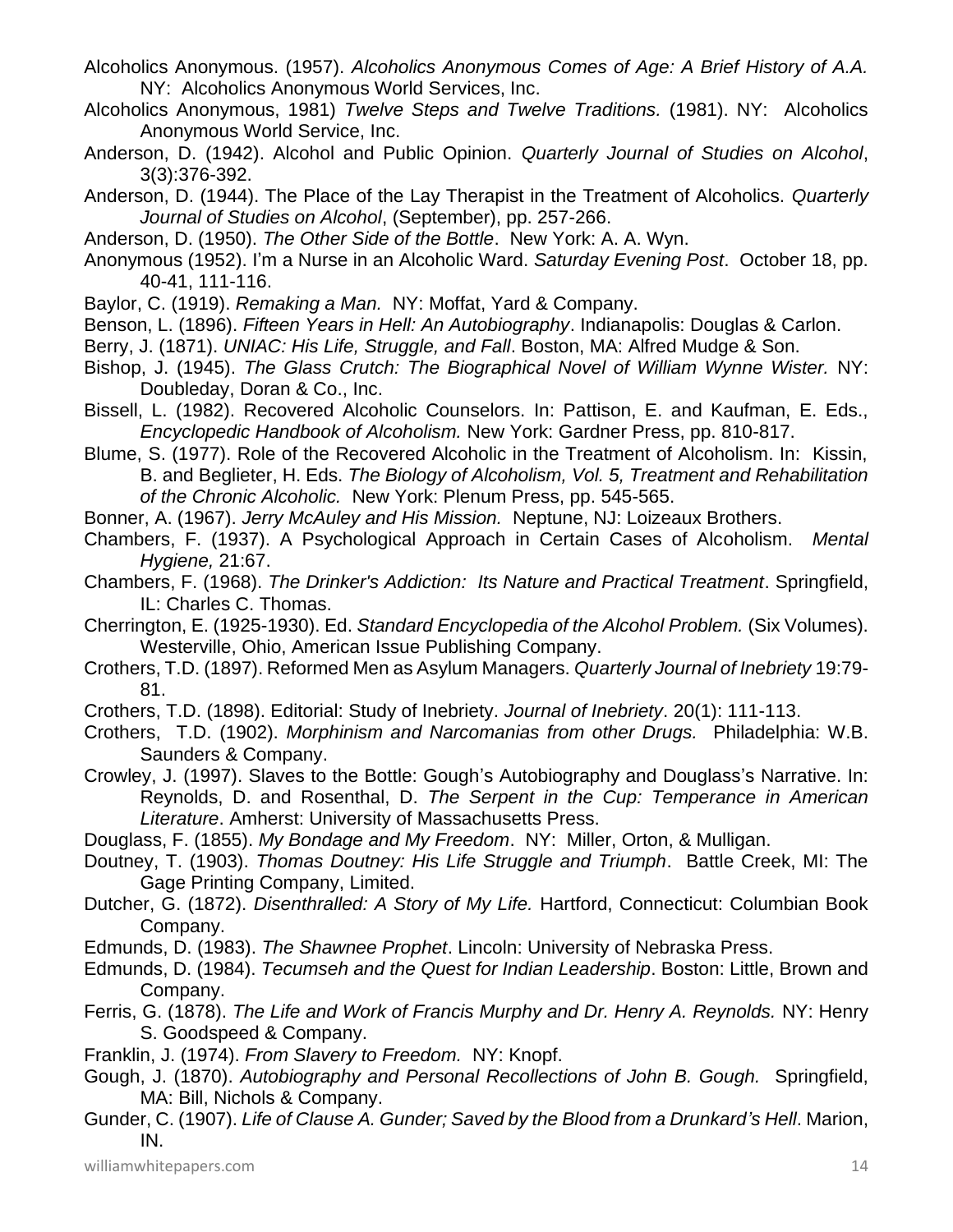Harrison, D. (1860). *A Voice From the Washingtonian Home.* Boston: Redding & Company.

- Hawkins, W. (1859). *Life of John H. Hawkins*. Boston: John P. Jewett and Company.
- Haydock, G. (1847). *Incidents in the Life of George Haydock, Ex-Professional Wood-Sawyer*. Hudson: Columbia Washingtonian Print.
- Henderson, R. And Bacon, S. (1953). Problem Drinking: The Yale Plan for Business and Industry. *Quarterly Journal of Studies on Alcohol*, 14:247-262.
- Herring, J. (1988). *Kenekuk, the Kickapoo Prophet*. Lawrence, KS: University Press of Kansas.
- Hiatt, J. (1878) *Save the Boys: The Ribbon Workers*. Hastings, MI: LaFayette Hughes.
- Howard, J. (1981). *Shawnee! The Ceremonialism of a Native Indian Tribe and its Cultural Background*. Athens: Ohio University Press.
- Humphreys, K., Noke, J., and Moos, R. (1996). Recovering Substance Abuse Staff Members' Beliefs about Addiction. *Journal of Substance Abuse Treatment* 13(1):75-78.
- James, W. and Johnson, S. (1996). *Doin' Drugs: Patterns of African American Addiction.* Austin: University of Texas Press.
- *Leslie E. Keeley Company Physician's Record* (1891-1950) Keeley Archives. Illinois State Historical Society, Springfield, IL.
- Levine, H. (1978). The Discovery of Addiction: Changing Conceptions of Habitual Drunkenness in America. *Journal of Studies on Alcohol*, 39(2):143-174.
- Mancall, P. (1995). *Deadly Medicine: Indians and Alcohol in Early America*. Ithaca, NY: Cornell University Press.
- Mann, M. (1973). Attitude: Key to Successful Treatment. In: Staub, G. and Kent, L. *The Para-Professional in the Treatment of Alcoholism*. Springfield, IL: Charles C. Thomas Publisher, pp. 3-8.
- McCarthy, K. (1984). Early Alcoholism Treatment: The Emmanuel Movement and Richard Peabody. *Journal of Studies on Alcohol*, 45(1):59-74.
- McGovern, T. (1992). Alcoholism and Drug Abuse Counseling: A Personal Reflection. *The Counselor*, 10(3):38-46.
- McKenzie, D. (1875). *The Appleton Temporary Home: A Record of Work.* Boston: T.R. Marvin & Sons.
- McInerney, J. (1973). Alcoholics Anonymous Members as Alcoholism Counselors. In: Staub, G. and Kent, L. *The Para-Professional in the Treatment of Alcoholism*. Springfield: IL: Charles C. Thomas Publisher, pp. 91-105.
- Nouwen, H. (1972). *The Wounded Healer*. New York: Doubleday.
- Offord, R. (1885). *Jerry McAuley: An Apostle of the Lost*. Harrisburg, PA: Publication House of the United Evangelical Church.
- Parkhurst, G. (1941). Laymen and Alcoholics. *Harper's Magazine,* 1096:422-429.
- Peabody, R. (1931). Psychotherapeutic Procedure in the Treatment of Chronic Alcoholism. *Mental Hygiene*, 14:109-128.
- Peabody, R. (1930). Psychotherapy for Alcoholics. *New England Journal of Medicine*, 202:1195-1202.
- Peabody, R. (1936). *The Common Sense of Drinking*. Boston: Little, Brown, and Company.
- Peabody, R. (1936). The Danger Line of Drink. *Scribner's Magazine* (June), pp. 370-372.
- Richeson, F. (1978). *Courage to Change.* U.S.A.: M & M Printing.
- Royce, J. (1986). Recovered Vs. Recovering: What's the Difference? *The U.S. Journal* March, p.7.
- Schulstad, M. (1998). Transcribed Personal Interviews, July 2 and July 17.
- Schultz, G. (1980). Kennekuk, the Kickapoo Prophet. *Kansas History* 3(Spring):38-46.
- Sigorney, L. and Smith, G. (1833). *The Intemperate and the Reformed*. Boston: Seth Bliss.
- Spicer, J. (1993). *The Minnesota Model: The Evolution of the Interdisciplinary Approach to Addiction Recovery.* Center City, MN: Hazelden Educational Materials.